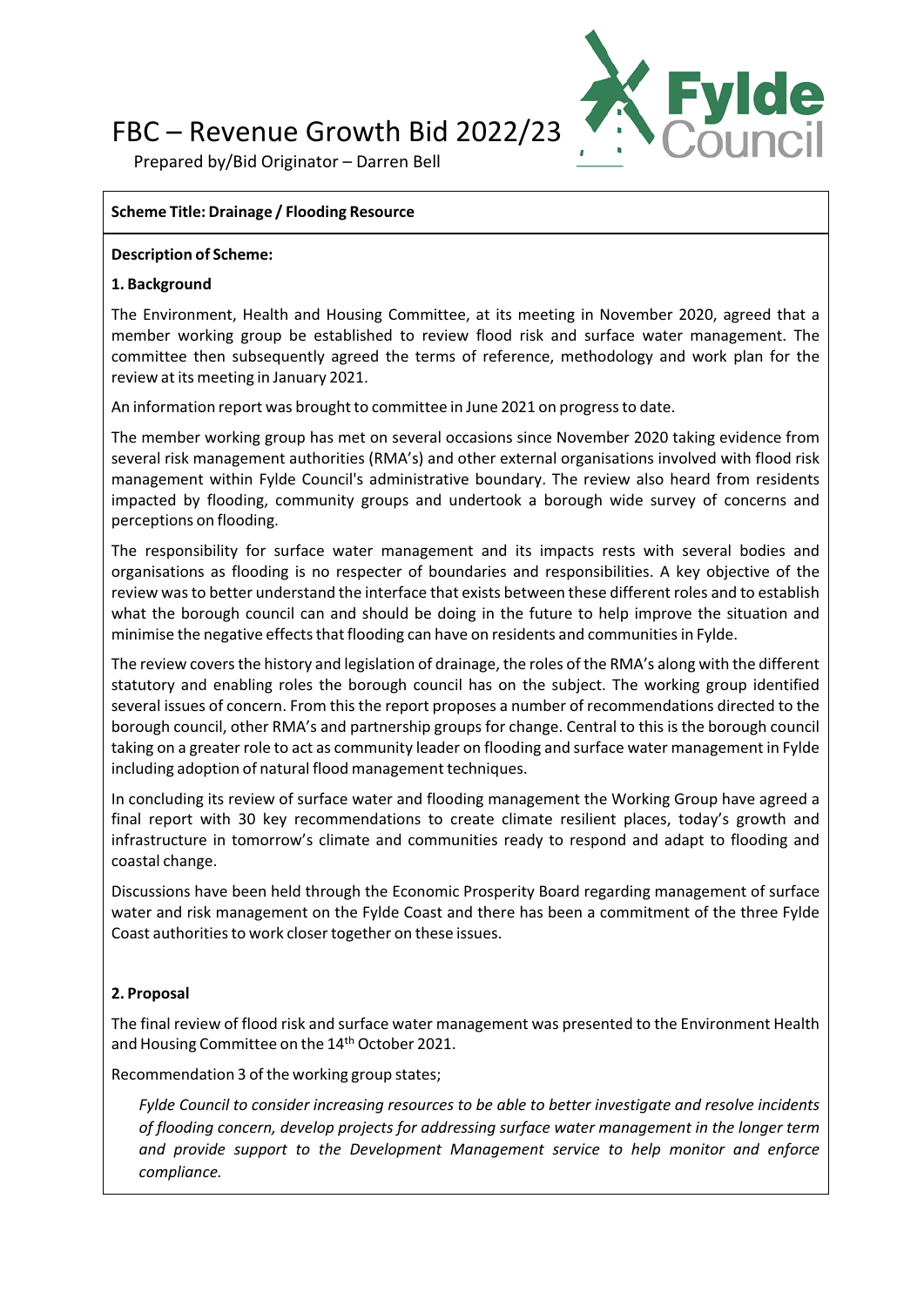This will require the creation of two new full time permanent posts within the Technical Services team:

- ‐ Specialist Drainage Engineer
- ‐ High‐grade Drainage Engineer Apprentice

#### **3. Outcomes (including details of the broader benefits achieved ‐ for example community or environmental benefit, health and safety compliance, orstatutory obligations)**

The working group consider the appointment of additional staffing resources is essential to achieving many of the remaining recommendations of the review for the borough council to deliver. In particular to:

- Act as community leader in addressing flooding and surface water management issues in Fylde
- Investigate, inspect and survey local flooding problems
- Work up projects, submitting funding bids and managing schemes to alleviate flooding and improve surface water management
- Assist with enforcement of surface water matters to ensure correct implementation of planning conditions
- Advise local landowners on flooding and surface water management issues
- Liaise with other risk management authorities over local issues

## **4. Contribution to corporate objectives (how does the proposal achieve or help deliver priorities within the Corporate Plan?)**

#### **Economy**

‐ Support and promote appropriate development

#### **Environment**

- ‐ Enhance the natural environment
- ‐ Provide safe, clean and accessible coast and countryside facilities
- ‐ Provide coastal defences and drainage infrastructure to protect against flooding

#### **Efficiency**

‐ Champion and enhance the reputation of the council

#### **Tourism**

- Provide high quality leisure, tourism, arts, sports and recreation facilities
- ‐ Develop and promote unique destination points acrossthe coast and countryside

The following table shows the estimated costs for the creation of the two new posts as set out in paragraph 2 above including all on‐costs: